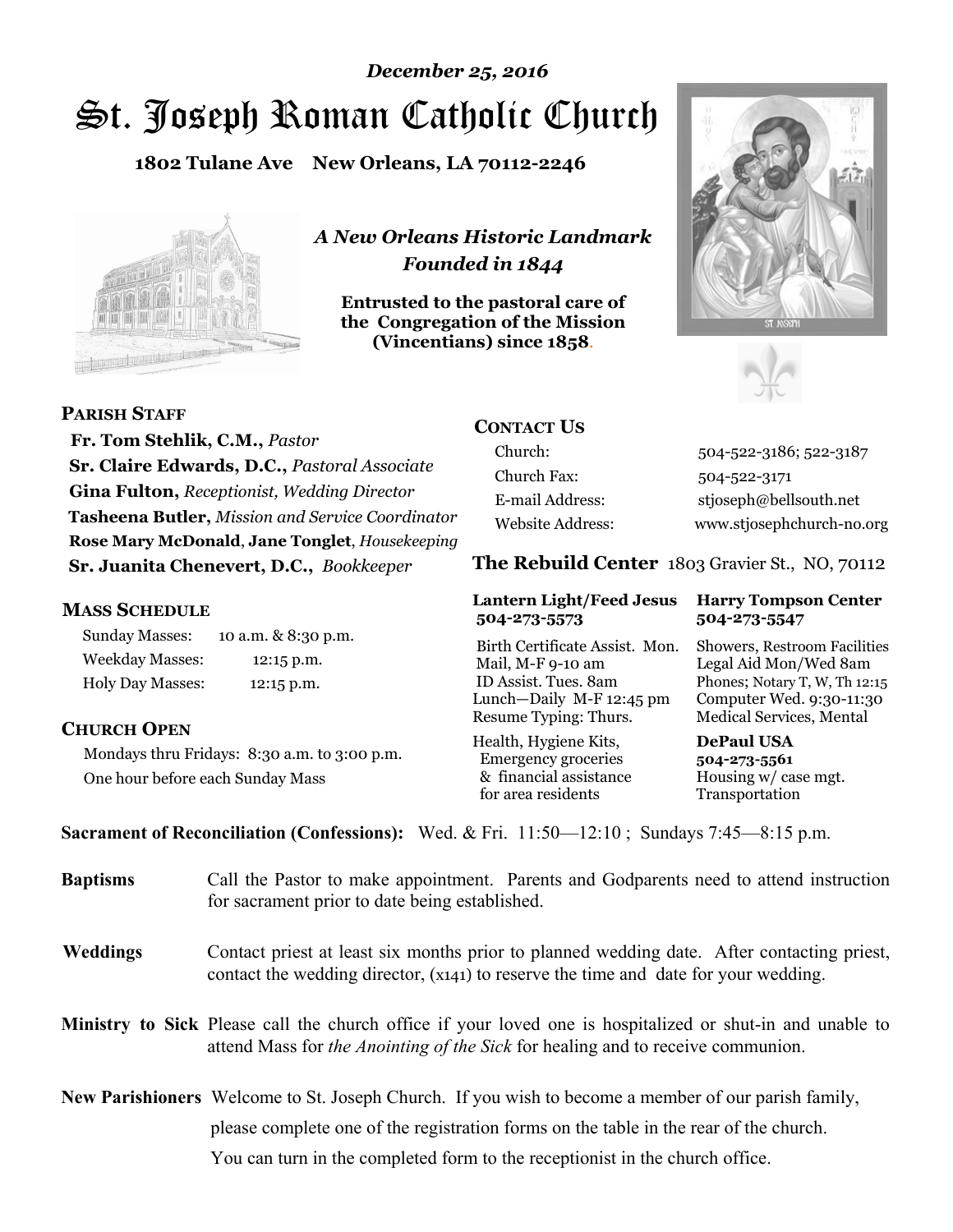# **The Nativity of the Lord December 25, 2016**



**10:00 am** *St. Joseph Parishioners and Benefactors*

 **8:30 pm** *St. Joseph Parishioners and Benefactors*

| Monday, December 26, 2016—St. Stephen                  | <b>READINGS FOR THE WEEK</b>                             |
|--------------------------------------------------------|----------------------------------------------------------|
| 12:15 p.m. No Mass; Church Closed                      | Sunday, Dec. 25 One in Faith #966-9                      |
| Tuesday, December 27, 2016—St. John                    | Monday.: Acts. 6:8-10, 7:54-59; Mt. 10:17-22             |
| 12:15 p.m. Gasper Schiro; Norby Dunn; Virginia Stehlik | Tuesday: 1 Jn. 1: 1-4; Jn 20:1-4                         |
| Wednesday, December 28, 2016-Holy Innocents            | Wednesday: 1 Jn. 1:5-2.2; Mt. 2:13-18                    |
| 12:15 p.m. Bob Kenney Family                           | Thursday: 1 Jn 2:3-11; Lk 2:22-35                        |
| Thursday, December 29, 2016—St. Thomas Becket          |                                                          |
| 12:15 pm Guy Babin; David Cochiara (+)                 | Friday: Sir 3:2-6; Mt. 2:13-15, 19-23                    |
| Friday, December 30, 2016—The Holy Family              | Saturday: 1 Jn. 2:18-21; Jn 1:1-18                       |
| 12:15 pm Fred Boyer (+); Family/Friends DC's           | Sunday: Nm 6:22-27; Ps 67:2-8<br>Gal 4:4-7; Luke:2:16-21 |
|                                                        |                                                          |

**YOUR PRAYERS ARE ASKED FOR THE FOLLOWING PARISHIONERS AND THEIR FAMILY MEMBERS, WHO ARE IN NEED OF HEALING:** 

Willie Arnaudville, Stephan Borne, Susan Bassett Bowes, Raymond Berthelot, Anthony Blaise, Clarke Bordelon, Lawrence & Mamie Brown, John Caron, John Gebbia, Sylvia Daily-Powell, Lynda DeMaria, Ben Eble III, Terry Eggleston, Linda Elwood, Heather Faircloth, Frances Fiegler, LaDonna Finch, Fr. Lou Franz, CM, Mark Elserloh, Warren Fraught, Sarah Hollier-Watkins, Shelia Jones, Bennett Joseph , Jr. , Tory Kelly, Landy Lanza, Gertie Mayeux, Allen Maldonado, Sara Marino, Priscilla Martin, Karen McCoy, Mike Mullin, Donna Moore, Regina Pichoff, Mark Raymond, Tina Roderfeld, Pippy Sanders, Mel & Gaspar Schiro, Charlie & Joanne Slocum, Jane Tonglet, Isaac Thomas, George Tripkovich, Marion Vaughn, Juanita Ware, Darrell Walker, Fr. George Weber, CM, Warren Webster, Lynn Williams, and Mary Willis.

#### **SANCTUARY CANDLE AND MASS INTENTIONS**

The Sanctuary Candle is burning this week to pray for **Carolyn & Dan Heard.** If you would like to reserve a date to burn the Candle in memory of someone or for a special intention, please call the church office (522-3186). The Sanctuary Candle offering is \$15 for two weeks. The offering for Mass intentions is \$5.00 per Mass.

# **THIS CHRISTMAS**

**Mend a quarrel. Seek out a forgotten friend. Dismiss suspicion and put in its place, trust. Write a letter. Give a soft answer. Encourage a young person. Manifest your loyalty in word and deed. Keep a promise. Forgo a grudge. Forgive an enemy. Apologize. Try to understand. Examine your demands of others. Think first of someone else. Be kind. Be gentle. Listen with your heart. Laugh a little more. Show your gratitude. Welcome a stranger. Gladden the heart of a child or elder. Take pleasure in the beauty and wonder all around you. Show you love.,. and REJOICE!** 

# **Holiday Schedule at the Vatican**

**December 25:** Pope Francis will give his Christmas blessing "*urbi et orbi*" (to the city and the world) at noon from the central balcony overlooking St. Peter's Square.

**December 31:** In St. Peter's Basilica, the pope will preside over evening prayer and the singing of the "te Deum" in thanksgiving for the year that is ending.

**January 1:** The pope will celebrate a Morning Mass in St. Peter's Basilica for the World Day of Prayer for Peace and the feast of Mary, Mother of God.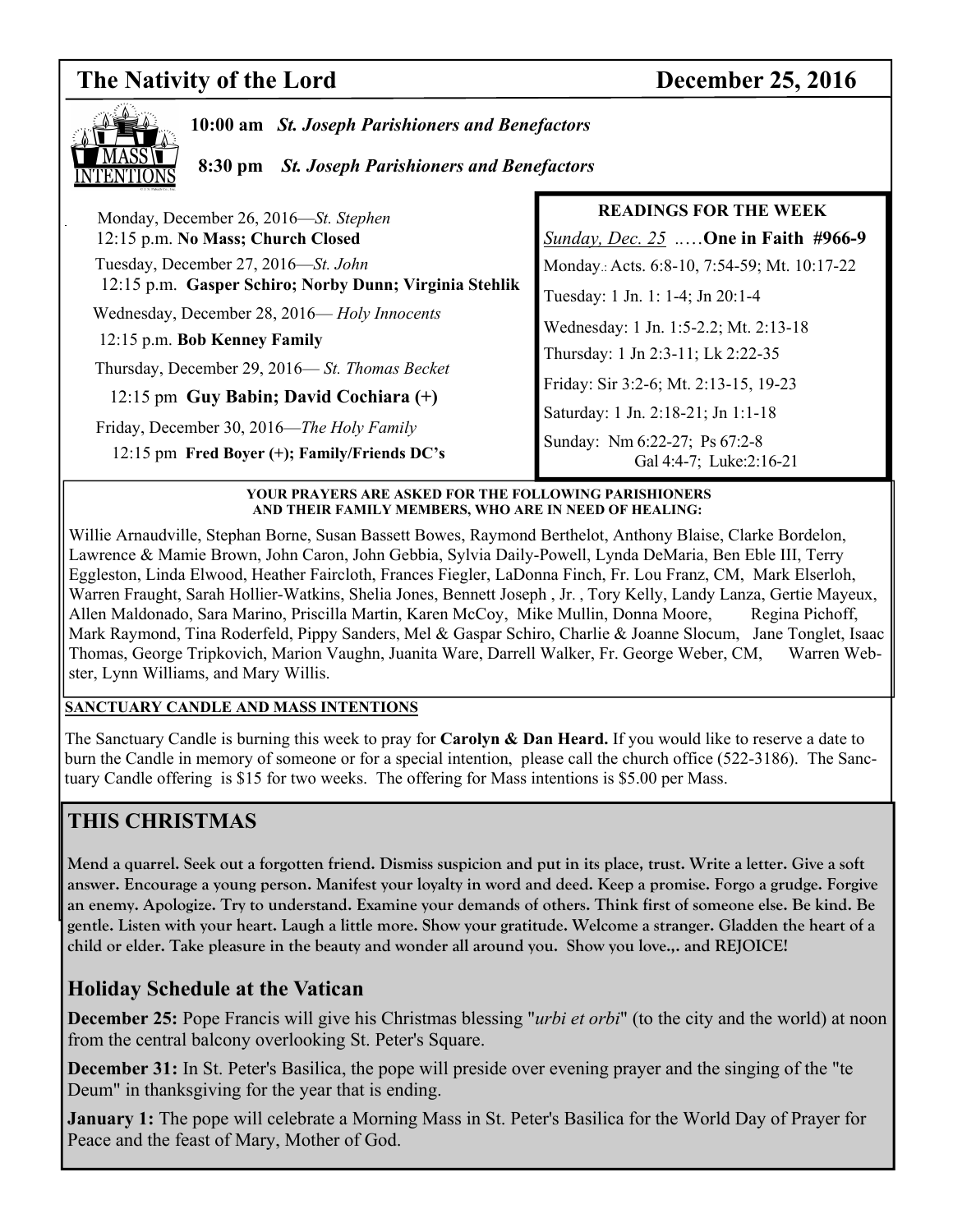### **Your House and your Kingdom shall endure; you Throne shall stand firm forever 2 Sam. 7:16**

*PARISH CALENDAR*  Jan 01 **Sunday** Masses: 10 am & 8:30 pm Jan. 20 **Friday** *Roosting at the Pelican's BB Game (sign up!)*  Jan. 5 **Thursday** RCIA: I Believe *The Creed and Our Father 6:30*  **TREASURE & STEWARDSHIP**

 **Sunday, December 18, 2016……....\$ 7,454.00** 

*Thank you for your generosity* 

**Gifts for Christmas** Thank you to all who shared the love of the Lord at Christmas through the gifts on the Angel Tree, knitted scarfs and gloves, blankets and hats, assistance to the Rebuild Center, etc. that enabled us to reach out to so many people and put our faith into a concrete sign of God's heart here on earth. God bless you! And a most Blessed and Joyful Christmas!

**Holiday Masses Schedule** Our Mass Schedule for January 1, the Solemnity of Mary, mother of God will be the regular Sunday schedule: Mass 10 am; Mass 8:30 pm.



**Evangelization:** That the peoples of Europe may rediscover the beauty, goodness, and truth of the Gospel which gives joy and hope to life.

**Pray for Those who are preparing to enter the Church:** Please pray for the Catechumenates: Jeff , Kelsey, Jennifer, Gregory, Neomi, Cathleen, Terry, Joshua; and also Jorge and Will.

### **TODAY'S READINGS**

**First Reading** — All the ends of the earth will behold the salvation of our God (Isaiah 52:7-10).

**Psalm** — All the ends of the earth have seen the saving power of God (Psalm 98).

**Second Reading** — God has spoken to us through the Son, the very imprint of God's being (Hebrews 1:1-6). **Gospel** — The Word became flesh; from his fullness we have all received grace (John 1:1-18)

### **THE GIFT OF GOD'S WORD**

On this day of gifts and gift-giving, it seems appropriate that we take a moment to reflect on the great gift of God's Word. Because it is creative, God's Word always points to its author, always calls us to respond. Because it is powerful, God's Word can link the sublime with the ridiculous, the transcendent with the immanent, the divine with the human. Because it is graceful, God's Word establishes a relationship of deep intimacy between us and God.

 At the heart of God's Word lies a tantalizing tension between the mysterious and the mundane. In our liturgical celebration, this unresolved tension both reveals the meaning of life for us and calls us to respond, to act upon that meaning.

 Once accepted and opened, the gift of God's Word is a gift that keeps on giving and keeps on calling us to give in return. It dares us to be like the gift-giver and to become gifts for others, not only at Christmas, but at every moment of life.

#### **CHARTER FOR THE PROTECTION OF CHILDREN AND YOUNG PEOPLE**

In response to the Charter for the Protection of Children and Young People from the United States Conference of Catholic Bishops, the Archdiocese of New Orleans continues to make the Hot Line available for anyone who has been hurt or sexually abused by anyone who works for the Church. The Hot Line continues to be available; the number is (504) 522-5019. In continuing our commitment to support and to heal, we invite and encourage individuals who have been hurt or sexually abused recently or in the past by clergy, religious or other employees of the Archdiocese to call our Hot Line. The Hot Line is available 24 hours a day and your message will be received confidentially by a trained mental health professional. In addition, anyone can make a direct call during regular business hours to the Vic-